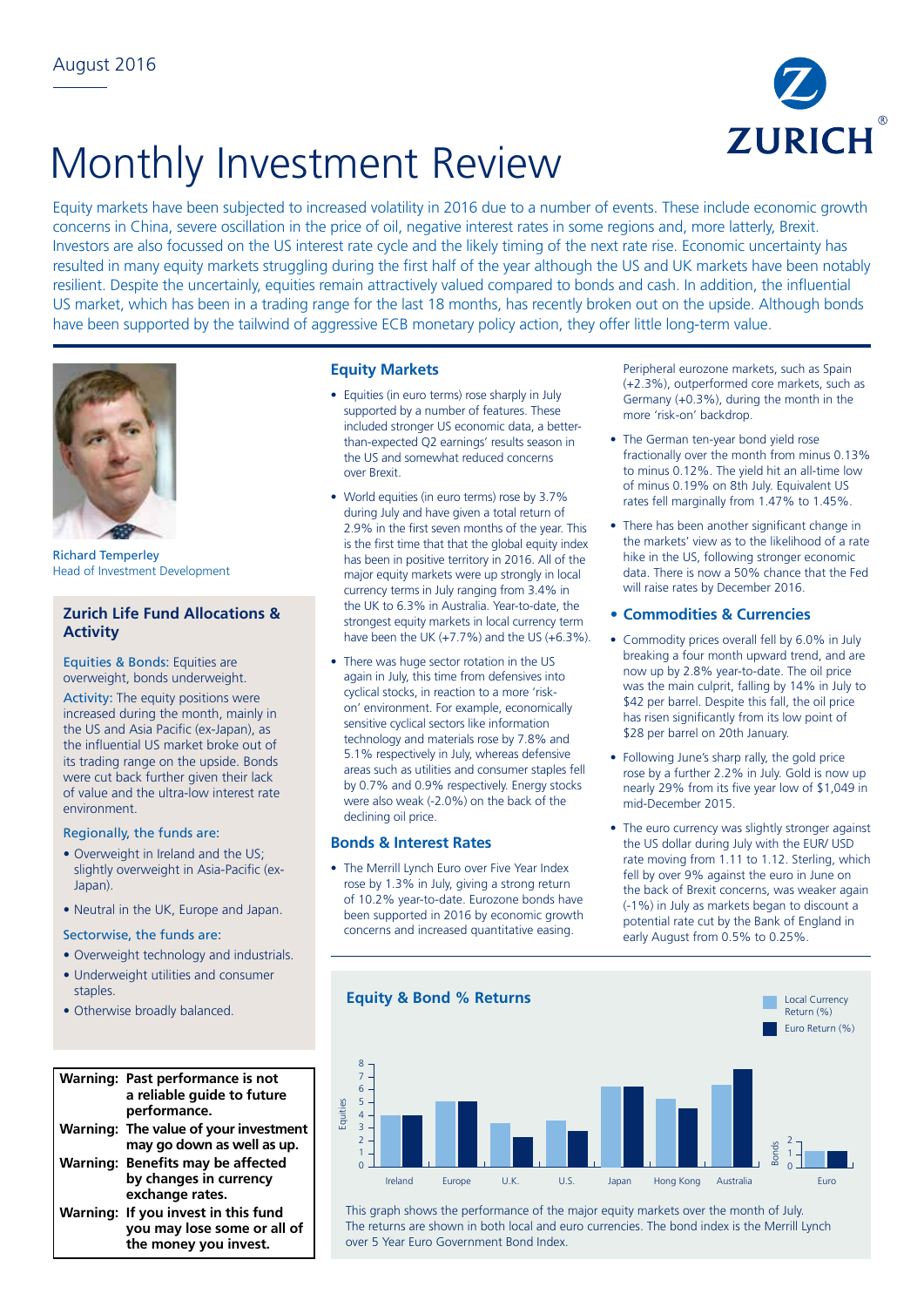#### Zurich Life Annualised Performance to 1st August 2016

|                                                 | <b>Year to</b> |              |              |              | <b>Annualised</b> |                 |             |               |
|-------------------------------------------------|----------------|--------------|--------------|--------------|-------------------|-----------------|-------------|---------------|
|                                                 | <b>Date</b>    | 1 Year       | 3 Years      | 5 Years      | 10 Years          | <b>15 Years</b> | 20 Years    | Fund Size (€) |
| <b>Pathway Multi-Asset Funds</b>                |                |              |              |              |                   |                 |             |               |
| Pathway 2                                       | 0.7%           | 0.1%         | N/S          | N/S          | N/S               | N/S             | N/S         | 117,497,930   |
| Pathway $\blacksquare$                          | 1.4%           | $-0.1%$      | N/S          | N/S          | N/S               | N/S             | N/S         | 354,624,470   |
| Pathway 4                                       | 2.5%           | $-0.5%$      | N/S          | N/S          | N/S               | N/S             | N/S         | 377,982,850   |
| Pathway <b>B</b>                                | 3.3%           | $-1.7%$      | N/S          | N/S          | N/S               | N/S             | N/S         | 117,783,379   |
| Pathway 6                                       | 1.3%           | $-3.4%$      | N/S          | N/S          | N/S               | N/S             | N/S         | 13,702,902    |
|                                                 |                |              |              |              |                   |                 |             |               |
| <b>Managed Funds</b>                            |                |              |              |              |                   |                 |             |               |
| <b>Cautiously Managed</b>                       | 1.1%<br>2.5%   | 0.2%<br>0.6% | 9.5%<br>5.0% | 9.5%<br>5.0% | N/S<br>2.8%       | N/S<br>3.1%     | N/S<br>4.4% | 350,399,226   |
| <b>FinEx Sector Average</b>                     |                |              |              |              |                   |                 |             |               |
| Balanced                                        | 0.7%           | $-1.7%$      | 10.8%        | 10.9%        | 5.7%              | 5.6%            | 7.9%        | 1,581,434,633 |
| <b>FinEx Sector Average</b>                     | 1.3%           | $-1.8%$      | 8.3%         | 8.6%         | 3.3%              | 3.3%            | 6.2%        |               |
| Performance                                     | $-0.4%$        | $-3.0%$      | 11.1%        | 11.1%        | 5.4%              | 5.5%            | 7.8%        | 1,253,966,012 |
| Dynamic                                         | $-0.8%$        | $-3.6%$      | 11.4%        | 11.4%        | 5.5%              | 5.5%            | 7.7%        | 1,499,327,658 |
| <b>FinEx Sector Average</b>                     | 1.5%           | $-2.0%$      | 8.4%         | 8.5%         | 3.5%              | 3.4%            | 6.0%        |               |
| <b>Protected Funds</b>                          |                |              |              |              |                   |                 |             |               |
| Protected 70                                    | $-3.0%$        | $-7.1%$      | 6.3%         | 6.1%         | N/S               | N/S             | N/S         | 12,769,697    |
| Protected 80                                    | $-2.7%$        | $-6.2%$      | 4.1%         | 3.8%         | N/S               | N/S             | N/S         | 33,842,684    |
| Protected 90                                    | $-2.1%$        | $-4.6%$      | 1.0%         | 0.6%         | N/S               | N/S             | N/S         | 13,778,898    |
| <b>Cash Fund</b>                                |                |              |              |              |                   |                 |             |               |
| Secure                                          | 0.0%           | 0.0%         | 0.0%         | 0.1%         | 1.1%              | 1.5%            | 2.5%        | 393,972,861   |
| Cash Fund                                       | $-0.5%$        | $-0.7%$      | $-0.5%$      | $-0.4%$      | 0.7%              | N/S             | N/S         | 286,108,731   |
| <b>FinEx Sector Average</b>                     | 0.0%           | 0.1%         | 0.2%         | 0.2%         | 1.2%              | 1.4%            | 2.2%        |               |
|                                                 |                |              |              |              |                   |                 |             |               |
| <b>Bond Funds</b>                               |                |              |              |              |                   |                 |             |               |
| Global Corporate Bond (JP Morgan)*              | 5.7%           | 5.2%         | 4.5%         | N/S          | N/S               | N/S             | N/S         | 4,919,412,312 |
| Global Government Bond (JP Morgan)*             | 5.2%           | 5.6%         | 4.7%         | N/S          | N/S               | N/S             | N/S         | 676,275,274   |
| Indexed Eurozone Government Bond (BlackRock)    | 5.5%           | 7.1%         | 6.9%         | 7.0%         | N/S               | N/S             | N/S         | 8,432,647     |
| <b>Active Fixed Income</b>                      | 9.3%           | 9.9%         | 10.5%        | 9.9%         | 7.0%              | 6.8%            | 8.1%        | 198,078,812   |
| Inflation-Linked Bond                           | 4.1%           | 2.9%         | 2.5%         | 2.2%         | N/S               | N/S             | N/S         | 5,415,191     |
| Long Bond                                       | 14.3%          | 14.3%        | 14.7%        | 12.9%        | 8.0%              | N/S             | N/S         | 67,742,327    |
| Global Real Return (PIMCO)*                     | 7.1%           | 3.9%         | 4.0%         | N/S          | N/S               | N/S             | N/S         | 2,500,000,000 |
| Emerging Local Currency Debt (Pictet)*          | 9.1%           | 3.2%         | 2.0%         | N/S          | N/S               | N/S             | N/S         | 4,968,604,255 |
| <b>FinEx Sector Average</b>                     | 6.8%           | 6.5%         | 6.8%         | 6.8%         | 4.6%              | 4.9%            | 6.2%        |               |
| <b>Absolute Return/Diversified Assets Funds</b> |                |              |              |              |                   |                 |             |               |
| Global Targeted Returns Fund (Invesco) *        | 1.5%           | 2.0%         | N/S          | N/S          | N/S               | N/S             | N/S         | 3,860,000,000 |
| Income Opportunity (JP Morgan)*                 | 4.7%           | 1.0%         | 0.4%         | N/S          | N/S               | N/S             | N/S         | 4,388,852,447 |
| Dynamic Diversified Growth (BlackRock)          | $-1.0%$        | $-3.6%$      | 1.8%         | N/S          | N/S               | N/S             | N/S         | 17,613,803    |
| <b>Diversified Assets</b>                       | 5.5%           | $-0.2%$      | 6.2%         | 6.4%         | N/S               | N/S             | N/S         | 14,000,911    |
| <b>Active Asset Allocation</b>                  | 1.9%           | $-0.9%$      | 7.8%         | 7.5%         | N/S               | N/S             | N/S         | 181,847,776   |
| <b>Commodity Funds</b>                          |                |              |              |              |                   |                 |             |               |
| Gold                                            | 23.3%          | 21.2%        | 6.2%         | 0.5%         | N/S               | N/S             | N/S         | 49,748,984    |
| Earth Resources                                 | $-0.7%$        | $-10.7%$     | $-8.0%$      | $-7.1%$      | N/S               | N/S             | N/S         | 5,668,211     |
| <b>Global Commodities</b>                       | 5.4%           | $-11.6%$     | $-10.5%$     | $-6.8%$      | $-7.8%$           | N/S             | N/S         | 13,955,725    |
| CommoditiesPLUS Strategy (PIMCO)*               | 6.9%           | $-9.8%$      | $-13.3%$     | N/S          | N/S               | N/S             | N/S         | 413,000,000   |
| <b>Green Resources</b>                          | $-12.4%$       | $-13.7%$     | $-1.1%$      | $-2.2%$      | N/S               | N/S             | N/S         | 3,864,215     |
|                                                 |                |              |              |              |                   |                 |             |               |
| <b>Equity Funds (Global)</b>                    |                |              |              |              |                   |                 |             |               |
| 5 Star 5                                        | $-5.3%$        | $-7.9%$      | 9.1%         | 10.5%        | 4.3%              | 5.9%            | N/S         | 197,768,660   |
| International Equity                            | 1.3%           | $-2.1%$      | 12.5%        | 12.6%        | 6.5%              | 5.2%            | N/S         | 202,530,621   |
| Global Select (Threadneedle)                    | 2.0%           | $-1.2%$      | 13.3%        | 12.0%        | 6.8%              | 5.0%            | N/S         | 6,871,343     |
| Global Equity (MFS Meridian)*                   | 4.1%           | $-3.9%$      | N/S          | N/S          | N/S               | N/S             | N/S         | 4,914,739,741 |
| Indexed Global Equity (BlackRock)               | 1.3%           | $-4.5%$      | 11.5%        | 13.5%        | N/S               | N/S             | N/S         | 100,484,946   |
| <b>FinEx Sector Average</b>                     | 1.4%           | $-3.6%$      | 9.5%         | 10.2%        | 4.6%              | 3.1%            | 6.2%        |               |

#### **Source: Financial Express as at 01/08/2016**

The Financial Express sector averages shown are the average of all funds in each of the Financial Express sectors in the individual pensions category.

**Annual management charges (AMC) apply. The fund returns shown are net of the AMC deducted by Zurich Life in our unit prices. The fund returns are based on an investment in the funds and do not represent the returns achieved by individual policies linked to the funds. These fund returns may be before the full AMC is applied to a policy. The actual returns on policies linked to the specified fund will be lower because of the effects of charges and in some cases a higher management charge.**

\* External fund size: Where external funds have been on the Zurich platform for less than two years, we have used the fund size of the underlying external fund. N/S = Not Started.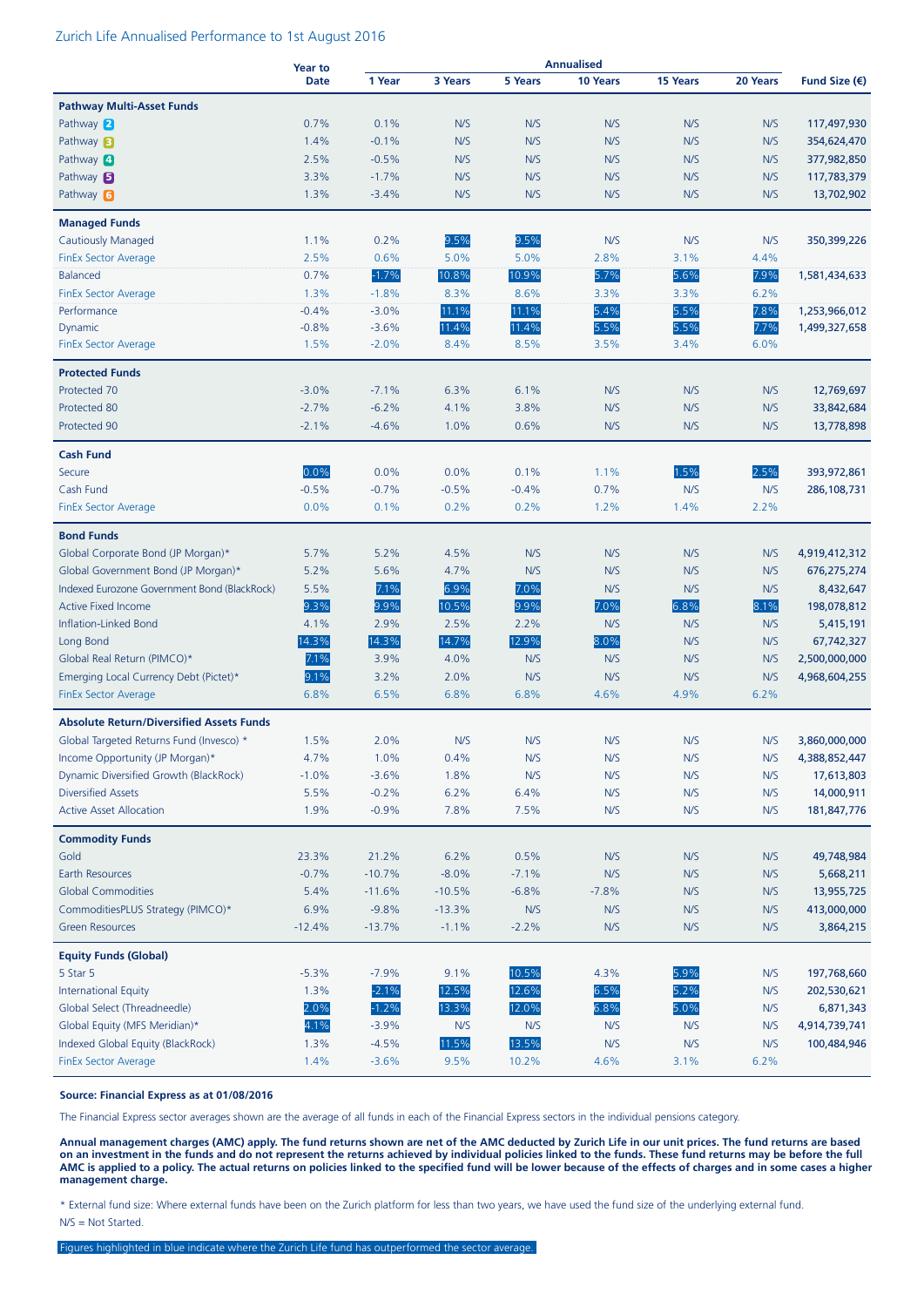|                                                     | <b>Year to</b><br><b>Date</b> |          |         |                |             |             |             |                        |
|-----------------------------------------------------|-------------------------------|----------|---------|----------------|-------------|-------------|-------------|------------------------|
|                                                     |                               | 1 Year   | 3 Years | <b>5 Years</b> | 10 Years    | 15 Years    | 20 Years    | Fund Size $(\epsilon)$ |
| <b>Equity Funds (European)</b>                      |                               |          |         |                |             |             |             |                        |
| Euro Markets Fund (BlackRock)*                      | $-3.3%$                       | $-9.2%$  | N/S     | N/S            | N/S         | N/S         | N/S         | 3,687,390,000          |
| 5 Star 5 Europe                                     | $-4.5%$                       | $-8.5%$  | 10.5%   | 12.4%          | 5.1%        | N/S         | N/S         | 100,457,221            |
| European Select (Threadneedle)                      | $-1.0%$                       | $-6.7%$  | 9.8%    | 12.3%          | 7.7%        | 6.4%        | N/S         | 13,235,422             |
| Small Cap Europe (Pictet)*                          | $-7.3%$                       | $-8.8%$  | N/S     | N/S            | N/S         | N/S         | N/S         | 258,314,466            |
| <b>FinEx Sector Average</b>                         | $-5.6%$                       | $-10.3%$ | 7.6%    | 8.8%           | 3.9%        | 3.8%        | 7.9%        |                        |
|                                                     |                               |          |         |                |             |             |             |                        |
| <b>Equity Funds (Eurozone)</b>                      |                               |          |         |                |             |             |             |                        |
| <b>Eurozone Equity</b>                              | $-4.2%$                       | $-10.0%$ | 8.1%    | 8.8%           | 5.3%        | N/S         | N/S         | 67,413,767             |
| Europe ex-UK Index (BlackRock)                      | $-4.6%$                       | $-10.9%$ | 7.5%    | 7.8%           | 3.4%        | N/S         | N/S         | 2,975,610              |
| Indexed Eurozone Equity (BlackRock)                 | $-4.3%$                       | $-15.2%$ | 5.7%    | 7.3%           | N/S         | N/S         | N/S         | 2,447,801              |
| <b>FinEx Sector Average</b>                         | $-4.8%$                       | $-10.2%$ | 6.9%    | 7.3%           | 2.0%        | 2.2%        | 6.1%        |                        |
| <b>Equity Funds (Irish)</b>                         |                               |          |         |                |             |             |             |                        |
| <b>Irish Equity</b>                                 | $-10.9%$                      | $-3.5%$  | 15.4%   | 19.6%          | 1.2%        | N/S         | N/S         | 16,301,986             |
| FinEx Sector Average                                | $-12.5%$                      | $-7.6%$  | 13.0%   | 16.1%          | $-0.6%$     | 1.9%        | 6.2%        |                        |
|                                                     |                               |          |         |                |             |             |             |                        |
| <b>Equity Funds (American)</b>                      |                               |          |         |                |             |             |             |                        |
| 5 Star 5 Americas                                   | $-0.8%$                       | $-1.9%$  | 15.5%   | 15.5%          | 8.2%        | N/S         | N/S         | 57,170,319             |
| American Select (Threadneedle)                      | 3.1%                          | $-0.8%$  | 14.9%   | 15.9%          | 9.0%        | 4.5%        | N/S         | 11,798,895             |
| <b>FinEx Sector Average</b>                         | 4.1%                          | 0.3%     | 14.6%   | 16.1%          | 8.0%        | 3.6%        | 7.0%        |                        |
| <b>Equity Fund (UK)</b>                             |                               |          |         |                |             |             |             |                        |
| UK Growth (M&G)*                                    | $-14.2%$                      | $-24.3%$ | N/S     | N/S            | N/S         | N/S         | N/S         | 660,070,000            |
| UK Index (BlackRock)                                | $-4.0%$                       | $-12.9%$ | 4.8%    | 6.9%           | 2.6%        | N/S         | N/S         | 2,044,389              |
| <b>FinEx Sector Average</b>                         | $-7.6%$                       | $-15.4%$ | 3.7%    | 6.4%           | 2.5%        | 2.2%        | 4.9%        |                        |
|                                                     |                               |          |         |                |             |             |             |                        |
| <b>Equity Funds (Far East Asia)</b>                 |                               |          |         |                |             |             |             |                        |
| 5 Star 5 Asia Pacific                               | 6.4%                          | 3.1%     | 9.3%    | 6.3%           | 4.6%        | N/S         | N/S         | 67,949,248             |
| Asia Pacific Equity                                 | 6.0%                          | 0.3%     | 7.5%    | 5.9%           | N/S         | N/S         | N/S         | 6,565,855              |
| <b>FinEx Sector Average</b>                         | 3.6%                          | $-5.1%$  | 5.4%    | 3.9%           | 5.0%        | 5.9%        | 5.4%        |                        |
| <b>Equity Funds (Japan)</b>                         |                               |          |         |                |             |             |             |                        |
| Japan Index (BlackRock)                             | $-2.4%$                       | $-5.7%$  | 9.9%    | 9.4%           | 1.5%        | N/S         | N/S         | 3,948,796              |
| <b>FinEx Sector Average</b>                         | $-3.6%$                       | $-8.0%$  | 7.5%    | 8.6%           | 0.6%        | 0.8%        | 0.9%        |                        |
|                                                     |                               |          |         |                |             |             |             |                        |
| <b>Equity Funds (High Yield)</b><br>Dividend Growth | 4.4%                          | $-1.5%$  | 12.1%   | 13.7%          | 5.4%        | N/S         | N/S         | 204,901,956            |
|                                                     |                               | $-6.3%$  | N/S     |                |             |             |             |                        |
| Global Dividend (M&G)*                              | 5.8%<br>1.4%                  | $-3.6%$  | 9.5%    | N/S<br>10.2%   | N/S<br>4.6% | N/S<br>3.1% | N/S<br>6.2% | 5,564,260,000          |
| <b>FinEx Sector Average</b>                         |                               |          |         |                |             |             |             |                        |
| <b>Equity Funds (Emerging Market)</b>               |                               |          |         |                |             |             |             |                        |
| <b>India Equity</b>                                 | 5.0%                          | $-5.3%$  | 14.5%   | 4.4%           | N/S         | N/S         | N/S         | 12,564,107             |
| Emerging Markets Opportunities (JP Morgan)*         | 10.4%                         | $-1.8%$  | N/S     | N/S            | N/S         | N/S         | N/S         | 1,773,930,412          |
| <b>FinEx Sector Average</b>                         | 7.3%                          | $-4.4%$  | 5.4%    | 0.9%           | 4.7%        | 4.6%        | N/S         |                        |
| <b>Equity Funds (Specialist)</b>                    |                               |          |         |                |             |             |             |                        |
| Top Tech 100                                        | 0.4%                          | 2.4%     | 22.6%   | 21.3%          | 13.8%       | N/S         | N/S         | 31,692,721             |
| <b>FinEx Sector Average</b>                         | 3.3%                          | $-4.0%$  | 5.0%    | 3.0%           | 2.1%        | 0.8%        | 3.3%        |                        |
|                                                     |                               |          |         |                |             |             |             |                        |
| <b>Property Funds</b>                               |                               |          |         |                |             |             |             |                        |
| Fund of REITs                                       | $-5.7%$                       | $-0.5%$  | N/S     | N/S            | N/S         | N/S         | N/S         | 14,726,547             |
| European (Ex-UK) Property                           | 11.6%                         | 14.3%    | 17.0%   | 11.1%          | N/S         | N/S         | N/S         | 42,404,357             |
| Global Property Equities (Henderson Horizon)*       | 11.3%                         | 11.4%    | 14.3%   | N/S            | N/S         | N/S         | N/S         | 467,026,616            |
| <b>Australasia Property</b>                         | 17.4%                         | 11.8%    | 13.2%   | 11.3%          | N/S         | N/S         | N/S         | 30,996,654             |
| <b>FinEx Sector Average</b>                         | 1.9%                          | 4.8%     | 9.6%    | 5.8%           | $-2.1%$     | 2.4%        | 6.9%        |                        |
| <b>Funds Closed to New Business</b>                 |                               |          |         |                |             |             |             |                        |
| <b>Eurozone Property</b>                            | 9.7%                          | 14.8%    | 16.5%   | 10.7%          | 3.5%        | N/S         | N/S         | 23,645,161             |
| Global Emerging Markets Equity (Aberdeen)*          | 16.8%                         | 1.6%     | 5.7%    | N/S            | N/S         | N/S         | N/S         | 5,726,720,774          |
|                                                     |                               |          |         |                |             |             |             |                        |

**Warning: Past performance is not a reliable guide to future performance. Warning: The value of your investment may go down as well as up. Warning: Benefits may be affected by changes in currency exchange rates. Warning: If you invest in this fund you may lose some or all of the money you invest.**